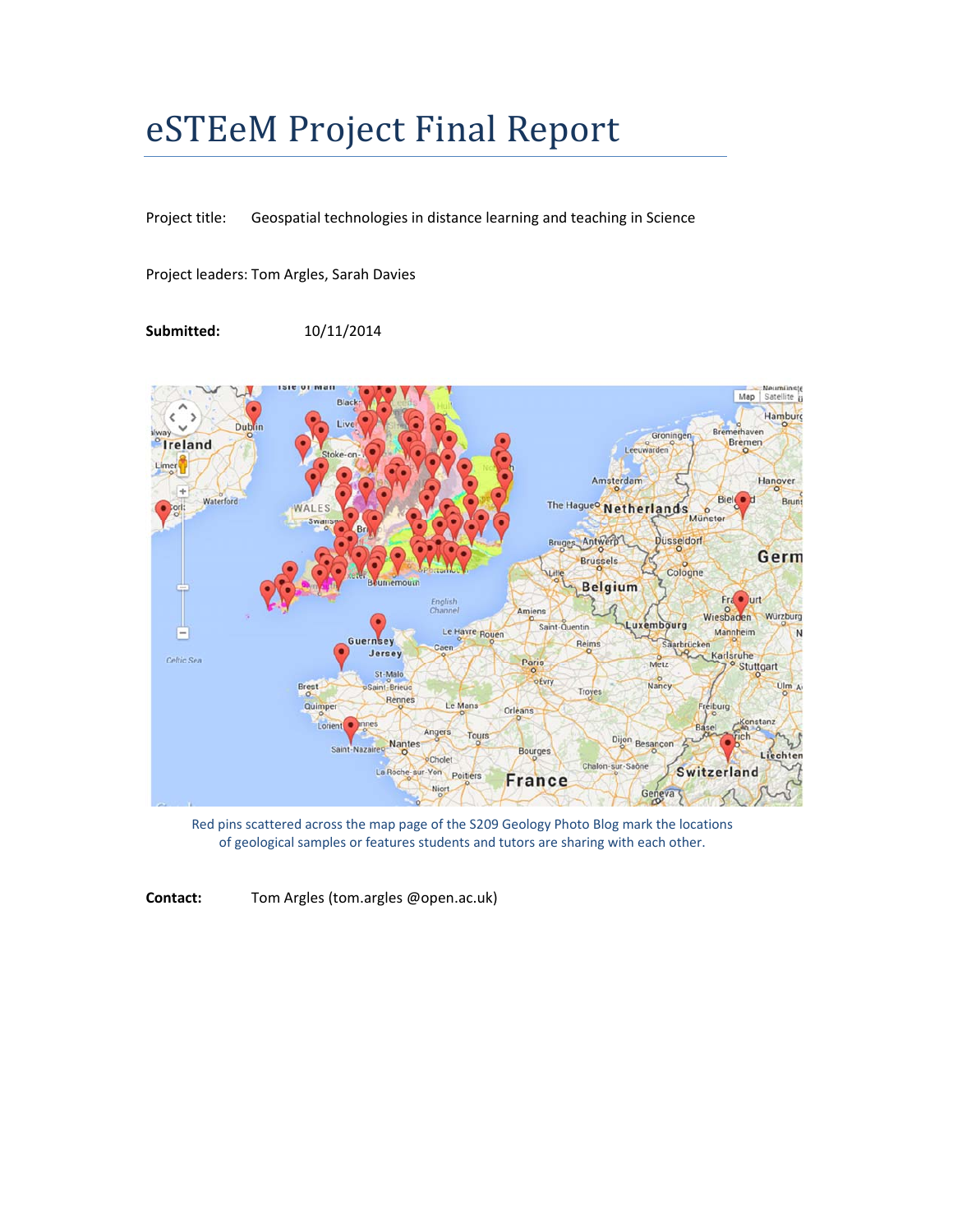## **Executive Summary**

Geospatial technologies (that underpin services such as Google Earth™, ArcGIS™, remote sensing and GPS) can be used to help students grasp difficult or threshold concepts, such as 3D visualisation, and improve their spatial thinking skills, or 'spatial literacy'. These technologies are mostly fairly new to OU teaching, but have the potential to enhance the student experience, particularly for distributed students who can share geolocated data, images and representations online.

Spatial literacy and GIS techniques are skills that are very much in demand from a wide range of employers and need to be enhanced in a modern environmental and geoscience curriculum. In this project, we developed a 'Geology Photo Blog' tool, based around a Google Maps™ interface, to enable OU geology students and tutors to share pictures related to their studies and encourage discussion. Each posted picture was linked to its location on the map, and accompanied by a brief description. Other students and staff could post comments on these images on the blog page, generating discussion. This tool was developed for S276 *Geology*, and finally embedded in the replacement, 60 credit module S209 *Earth science*.

A parallel strand to the project analysed the experience of a 6‐week 'Remote observation' topic in the *Practical science* module, S288. This topic required the students to use an open‐source GIS software application to pursue practical investigations from very diverse science disciplines. The bulk of the analysis was conducted by collating data from the intense online forums that supported the students during the 6‐week topic, across three presentations (2012B, 2013B, 2014B).

Perhaps the primary finding of this project was the value of peer support in distance learning communities, and the various strategies for promoting and encouraging this. In the current (2015) trend towards more fully online modules, peer support is a very valuable asset not just for students, but also for the module teams designing online materials.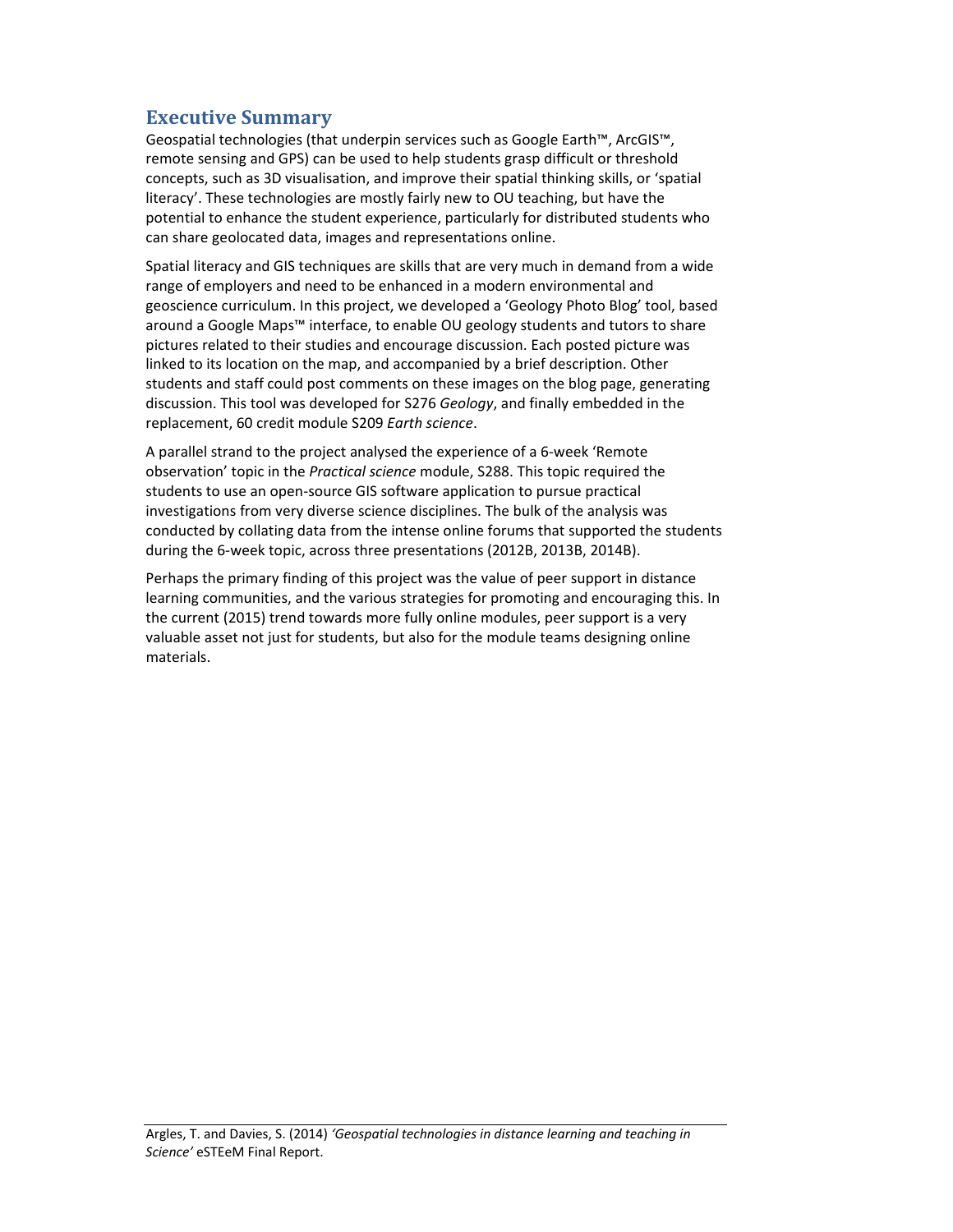# **Aims and scope**

Geospatial technologies (that underpin services such as Google Earth™, ArcGIS™, remote sensing and GPS) can be used to help students grasp difficult or threshold concepts, such as 3D visualisation, and improve their 'spatial literacy' skills. Spatial literacy is an essential skill for professional geologists and environmental scientists, who routinely work with distributed data associated with particular locations ('geolocated' data) across a range of scales. Practitioners need to develop confidence with manipulating data and imagery at different scales, and mastery of moving between 3‐ dimensional realities (e.g. landscapes) and 2‐dimensional representations (e.g. maps). Many students find learning these skills challenging, but modern geospatial technologies offer opportunities to scaffold that process, as well as enriching the curriculum. These technologies are relatively new to OU teaching, but have the potential to enhance the student experience, particularly for distributed students who can share geolocated data, images and representations online.

- **Primary aim**: to evaluate the use of modern geospatial technologies on OU distance modules in Science
- To gather tutors' and students' views on the value of geospatial technologies and GIS methods to distance teaching and learning
- To explore the impacts of GIS in distance teaching, and identify the strengths and weaknesses of the GIS approach
- To redevelop the pilot Geology Photo Blog, initially for use in S276 *Geology*, and latterly for re‐launch as an integral part of S209 *Earth science*
- To evaluate the use of geospatial technologies in S288 *Practical science*

This project built on a number of earlier initiatives at the Open University:

- 1. A COLMSCT teaching fellowship held by Dr Argles that investigated how GIS‐based materials could be delivered to geoscience distance students in a conventional OU module. This resulted in a variety of GIS‐based materials being integrated into the module, in a range of formats.
- 2. The launch of a GIS-based 'mashup' (S276 Geology Blog), enabling students to post images and video clips to an online site built round an interactive map. This pilot project ran in the 2010K presentation of S276 (Nov 2010 – Jul 2011).
- 3. The development of a new unit on remote sensing within the S288 'Practical Science' module, in which it was decided that students would use open‐source GIS software to acquire some basic geospatial skills by testing a variety of scientific hypotheses with real data.
- 4. The use of a Googlemap/data collection/photo mashup tool for S396 Ecosystems enabling students to geolocate data (temperature measurements) and photographs (tree canopies) for representation on an online map for collaborative data collection across a student cohort.

An eSTEeM PhD research studentship starting in June 2011 *'Using Geographic Information Systems (GIS) in Distance Learning'* was intended to run alongside this eSTEeM project, developing synergies as both projects progressed. There was some success in this approach during the initial stages of the studentship, but thereafter serious health issues resulted in the student requesting a lengthy suspension (from October 2012) and, ultimately, withdrawal from the studentship altogether (September 2013).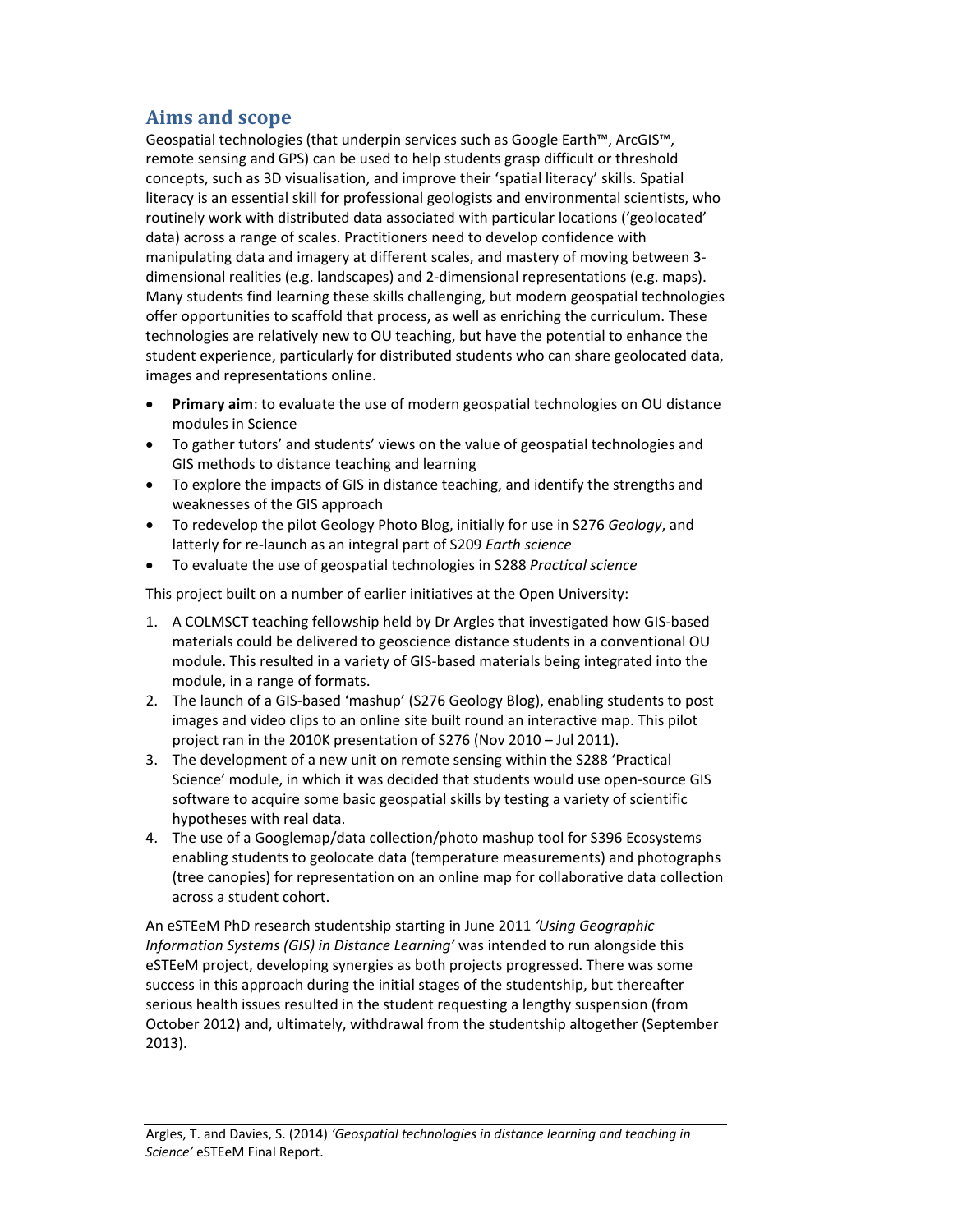# **Activities**

The project started in April 2011

#### Development of Geology Photo Blog

Various bursts of development of the Geology Photo Blog (GPB) occurred throughout the project; these are summarised in Table 1.

|  | Table 1 Periods of Geology Photo Blog development |  |  |  |  |  |
|--|---------------------------------------------------|--|--|--|--|--|
|--|---------------------------------------------------|--|--|--|--|--|

| <b>Period</b>     | <b>Description of development activity</b>                                                                                                                                                                    |
|-------------------|---------------------------------------------------------------------------------------------------------------------------------------------------------------------------------------------------------------|
| <b>Early 2011</b> | AL testing of S276 pilot blog and suggestions for modifications                                                                                                                                               |
| Late 2011         | Forum discussions with S276 ALs on use of maps and<br>photographs in teaching; further suggestions for GPB                                                                                                    |
| Mar-Apr 2012      | Minor modifications preparing for the S276 AL pilot                                                                                                                                                           |
| Aug-Sept 2013     | Authoring of specific teaching materials in S209 based on the<br><b>GPB</b>                                                                                                                                   |
| Dec 2013-Mar 2014 | LTS colleagues (Andy Sutton, Stephanie Housden) updated to<br>latest Google Maps API (Version 3) and liaised with project<br>leaders on further modifications ahead of embedding GPB in<br>S209 Earth science |
| Sept 2014         | Final integration of GPB into S209 website                                                                                                                                                                    |
| Oct-Nov 2014      | Minor reactive fixes to GPB arising from student or AL<br>comments (mainly glitches related to software conflicts,<br>permissions, or database anomalies)                                                     |

#### Pilot with 2 tutor groups on S276

A pilot of the Geology Photo Blog ran for a subset of S276 students from April to July 2012, with Linda Fowler and Tony Cross as contracted ALs. This was being planned from early 2011, but the impact of academic production workloads, contract processing and a reluctant module team chair delayed the pilot until more than half‐way through the 2011K presentation of S276.

Comments from Linda and Tony:

- There was only limited student engagement in the pilot, due to delayed launch of the GPB relative to the module start
- Both ALs felt the GPB would be much more effective if introduced at the module start, especially for icebreaker‐type activities
- Tony Cross suggested that the Blog's role would change as the module progressed from a teaching aid early on to a more reflective discussion forum as the students developed more confidence and gained experience of the module content later on

#### Online survey of whole cohort, S276

An online survey to gather views from S276 students on the Geology Photo Blog was set up in July 2012, and ran until the end of September 2012. An Amazon voucher and an iPod Nano were offered in a prize draw of students who either posted on the Blog or completed the survey, as an incentive. The timing of this survey was not ideal; it was designed to capture the views of students on the 2011K presentation just before they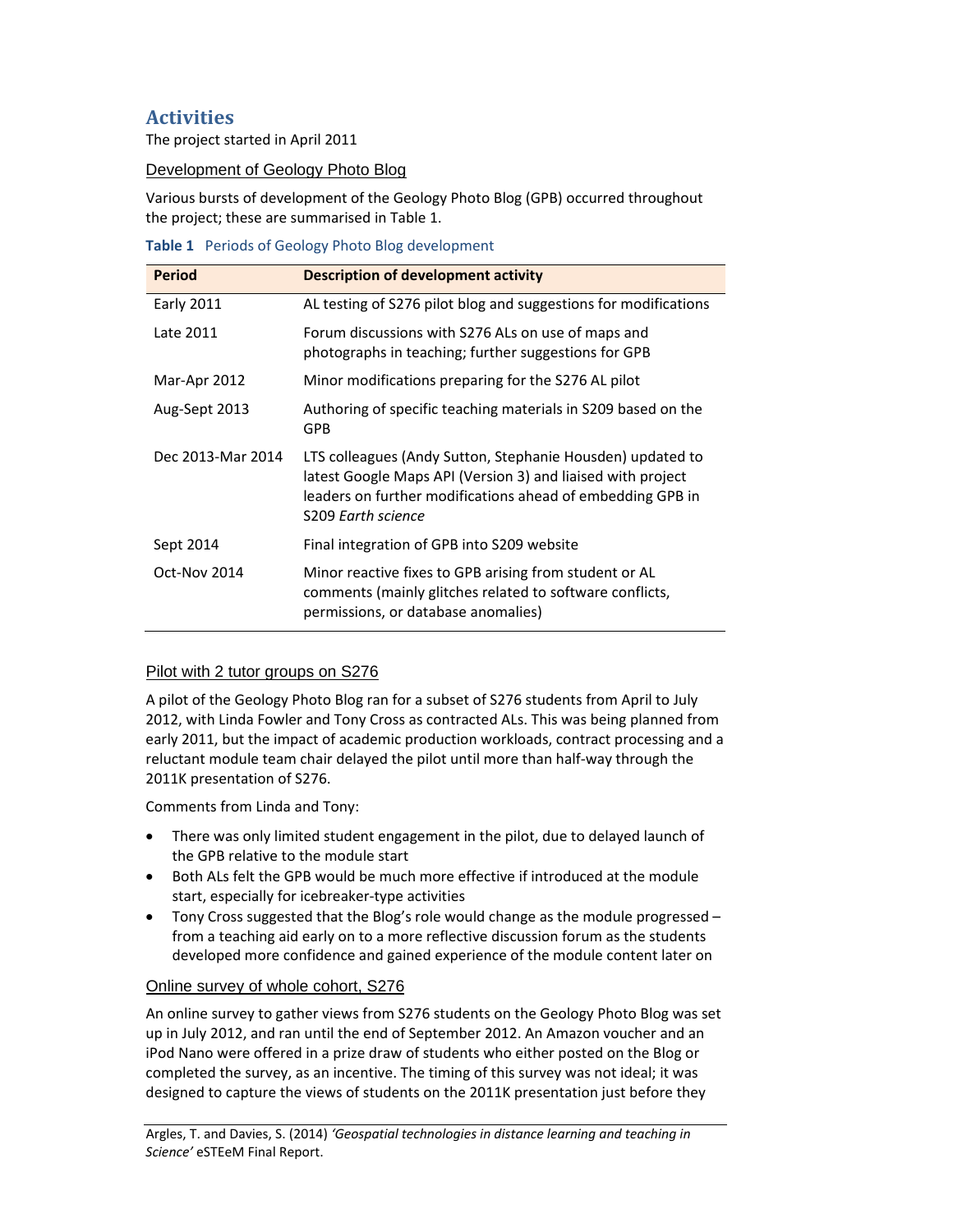moved on from the module but more responses would have been gained if 1) the pilot had run from the start of the presentation, and 2) the pilot had included the whole cohort from earlier in the presentation

As it was, the Blog was made available to the whole S276 2011K cohort only in July 2011, after the end of module exam, severely limiting the survey's effectiveness. Only 9 students engaged in some way with the GPB between September 2011 and July 2012; 3 students completed the online survey.

#### Analysis of S288 Remote observation topic forums, 2012-2014

A full dataset of statistics on forum usage during the 2012B presentation of the 'Remote observation' topic of S288 was compiled using the forum analytical tools. Unfortunately, similar analyses were not possible for the 2013B or 2014B cohorts, because in the meantime the data analysis parameters were changed, drastically limiting the data that could be compiled and the types of analysis that were possible – yet another frustration associated with this project! The 2012B presentation of S288 ran Remote observation as the first topic for a large and diverse cohort of students, most of whom were tackling an online module for the first time, on a new version of the VLE. Analysis of the geospatial technology component of the module was heavily impacted by other, module‐wide factors, and could not be compared directly with the following 2 years (due to both lack of data and changes in the module). Two presentations reflecting on this experience were given, in July 2013 and August 2014 (see below), and the second of these is due to be written up for a special symposium issue of the Journal of Geography in Higher Education.

A summary table of these forum data, along with some graphical illustrations, is available in Appendix A.

#### Feedback from S288 Remote observation topic students, 2012-2014

A limited amount of (anonymised) feedback from S288 students on the Remote observation topic was captured for illustrative purposes within the two conference presentations in July 2013 and August 2014. As can be seen from the forum data, there is an abundance of feedback on the forums, throughout the topic as well as in the specific 'Feedback' threads set up in 2013 and 2014 towards the end of the topic. Given the SRPP restrictions on student data, it is unlikely that any of this feedback will be documented, even in anonymous form, though it would undoubtedly be invaluable for guiding future design of geospatial teaching.

See Appendix B for a sample of comments from the forums.

#### Dissemination – presentations

Below is a list and brief summaries of presentations arising from this project.

#### **HEA‐CHES presentation, July 2013**

"Teaching GIS at a distance: a cautionary tale of over‐ambition" This presentation at the Open University summarised the process of presenting the Remote observation topic of SXG288, which introduced students to practical exercises using open‐source GIS software (gvSIG).

#### **RGS‐IBG conference presentation, August 2014**

"Teaching GIS at a distance: a bluffer's guide"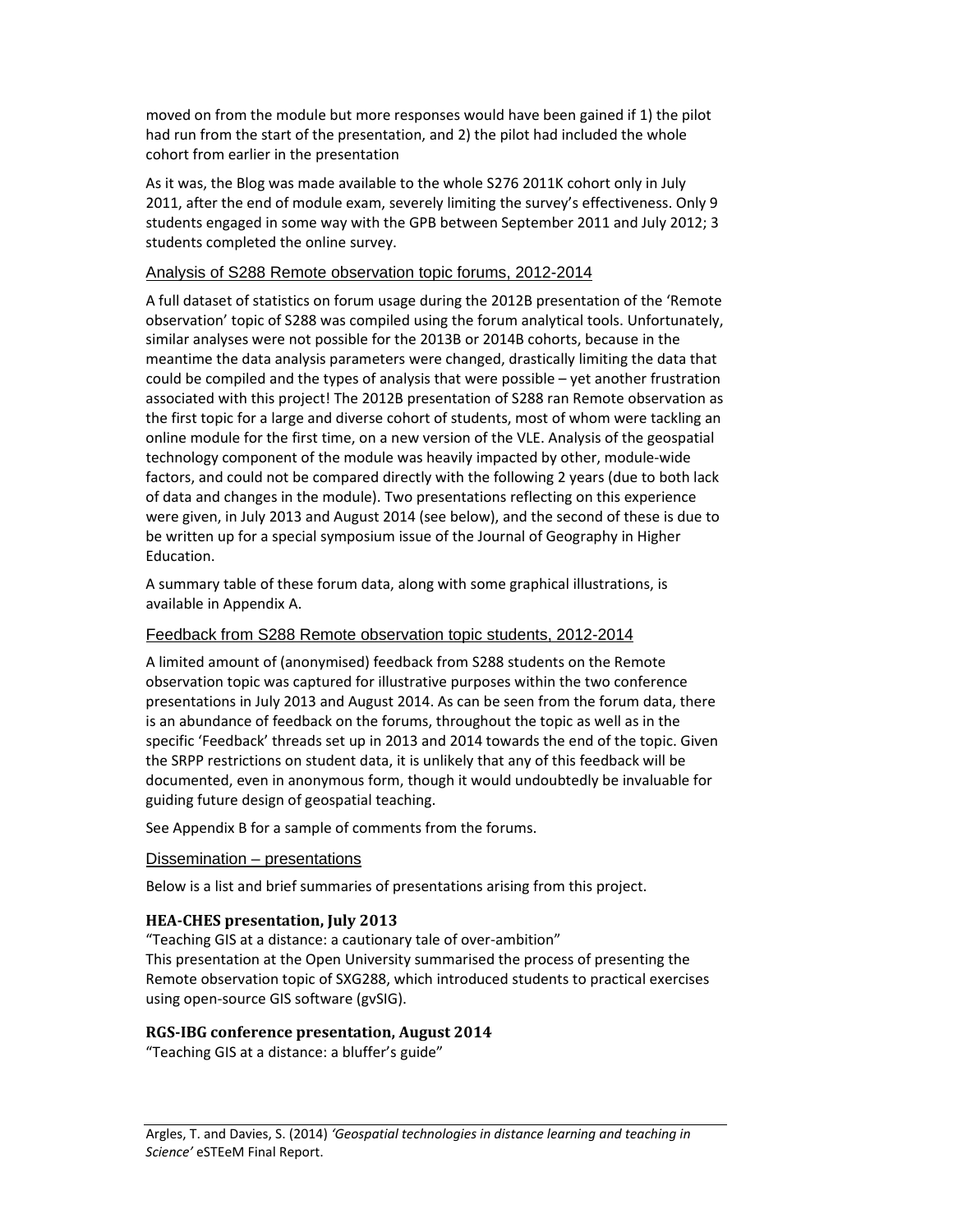*Note: This is to be written up for a special symposium issue of the Journal of Geography in Higher Education.*

#### *ABSTRACT*

The growth of online learning and very large class sizes demands constant innovation from educators, and the challenges are particularly acute for practical topics. Many lessons for teaching GIS, for instance, might be learned from distance education, where well‐staffed face‐to‐face laboratory classes are unfeasible. But how do you replace that conventional model with something other than a 'sink or swim' approach?

In 2012 the Open University launched the online 30‐point module Practical Science, with topics spanning across all disciplines. One topic, Remote Observation, required distance students to use open‐source GIS software for a range of experiments. Online delivery of content included teaching text with activity instructions, software and data downloads, 14 instructional screencasts, and forums monitored by two academic experts for the duration of the topic (6 weeks). Students were also supported by an allocated tutor throughout the module. In the second year, a detailed FAQ document was also available.

Forum data for the 2012 and 2013 cohorts illustrates how tough the topic proved, for both students and staff. Many of the problems (time‐limited group work, internet data retrieval, diverse IT issues), were not specific to teaching GIS. However, IT problems are inevitable in a cohort of 200‐400 using a variety of hardware and software systems, so expert support was essential. The screencasts were also widely acknowledged as essential scaffolding. Peer support proved vital in fostering a sense of community and bolstering morale – as well as simply providing solutions.

This paper will highlight some of the pitfalls and pleasures of our experience, and explore some wider implications for teaching GIS in a changing educational climate.

#### **Learn About Fair stand, February 2012**

Flyers outlining the project questions and progress were designed, printed and distributed. A poster on the project was also printed and displayed, and we manned the stall on the day.

#### **Learn About Fair posters, February 2013**

Two separate posters were produced and displayed for this event:

- 1. "Piloting the use of GIS software in a practical science module" *This detailed the S288 experience of teaching practical science using open‐ source GIS software.*
- 2. "Geospatial technologies in Science distance modules" *This poster focused on the project developing the Geology Photo Blog for S276* Geology*.*

## **Pitfalls and problems**

The project has been dogged by problems, obstacles, missed opportunities and just bad luck since its outset. Table 2 summarises the main issues that arose during the project that had a negative impact on the research.

**Table 2** Problems encountered during the project

| <b>Description</b><br><b>Issue</b> |
|------------------------------------|
|------------------------------------|

Argles, T. and Davies, S. (2014) *'Geospatial technologies in distance learning and teaching in Science'* eSTEeM Final Report.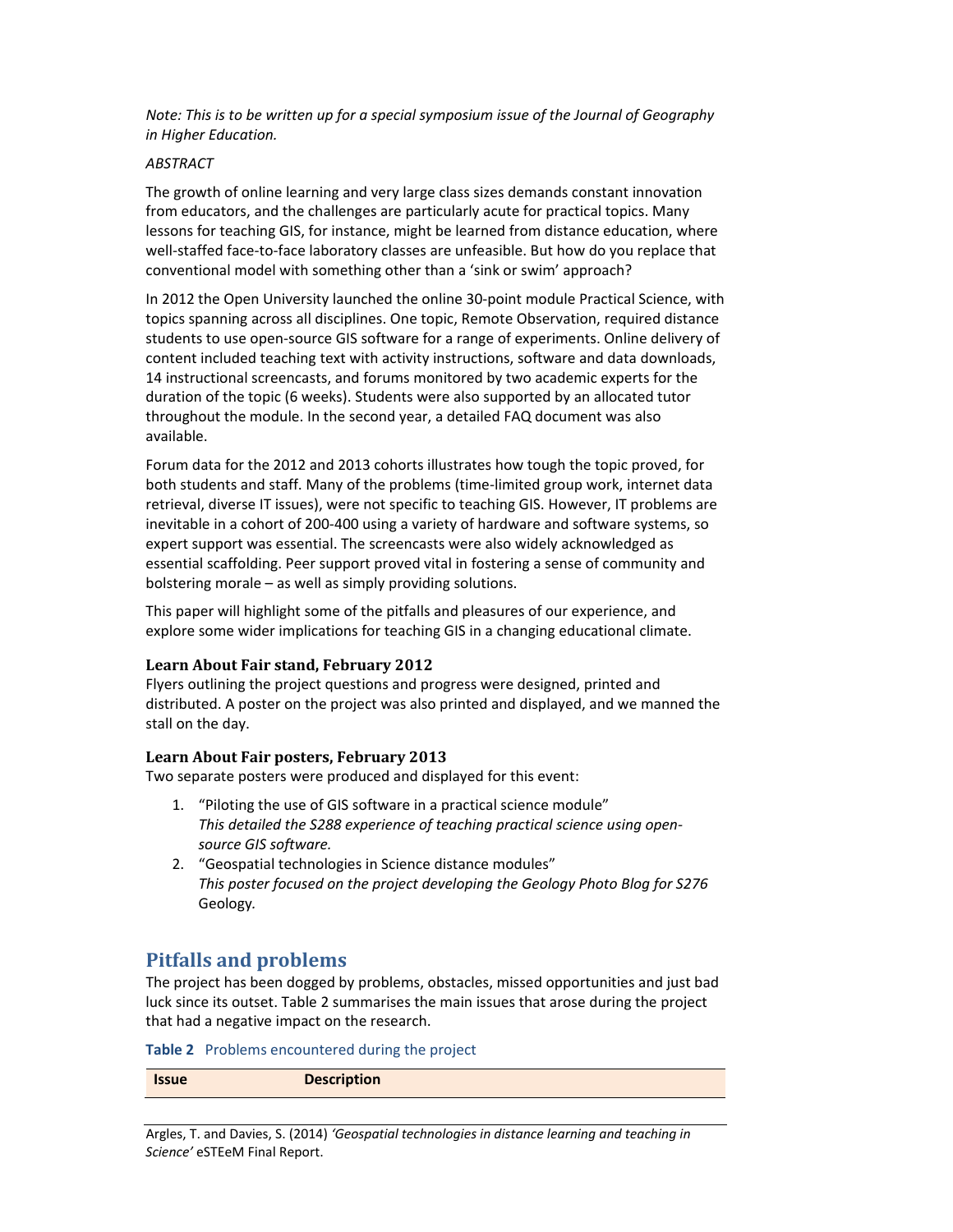| Lack of patronage | The module team chair of S276, the initial 'host' module for<br>the GPB, was reluctant to run a pilot with the full cohort, or<br>from the module start – both factors that crippled the study                                                                                     |
|-------------------|------------------------------------------------------------------------------------------------------------------------------------------------------------------------------------------------------------------------------------------------------------------------------------|
| Workloads         | Both academics on the project were overloaded with other<br>work, including successive production modules including the<br>resource-intensive S288 Practical science. This over-<br>commitment impacted heavily on their ability to drive the<br>project forward at critical times |
| Timing            | There were numerous missed opportunities: running the Blog<br>pilot from the start of S276 (2011K); meeting with the OUGS in<br>April 2013; contracting ALs earlier in the 2011K presentation of<br>S <sub>276</sub>                                                               |
| Personnel         | Retirement of AL (Linda Fowler, Nov 2012); suspension and<br>withdrawal of eSTEeM PhD student (Oct 2012-Nov 2013)                                                                                                                                                                  |
| Data retrieval    | After the 2012B presentation of S288, data retrieval from<br>online forums was drastically restricted, resulting in<br>inadequate data for 2013B and 2014B that could not be<br>compared with the data from 2012B                                                                  |
| Google API        | This was changed during S209 production, necessitating a<br>rapid modification of the Geology Photo Blog system in time<br>for the first presentation.                                                                                                                             |
|                   |                                                                                                                                                                                                                                                                                    |

# **Findings**

#### 1. **Teaching GIS at a distance** is hard!

Conventional GIS teaching relies on face‐to‐face support, dedicated IT laboratories, over-the-shoulder instruction, and consistent hardware. The Remote observation topic broke all these rubrics and then added some extra challenges: comprehensive scope (spanning across Science); short timescale (5 weeks!); over‐emphasis on collaboration. Future attempts are advised to:

- a. Expand the time for teaching
- b. Tailor materials to more specific disciplines
- c. Ensure diverse and extensive support (FAQs, user manuals, screencasts, proactive and reactive forums, in‐text notes)
- 2. **Peer support** is a valuable asset: don't underestimate its potential impact. The Geology Photo Blog works so well partly because it encourages peer‐to‐peer interactions and discussion, building a peer support community right from the start of a module, based around an activity that most students find very engaging. By contrast, the Remote observation topic fostered peer support as a reaction to the feeling that they, as a community, were 'under fire'. The outpourings of stress, anxiety, frustration and despair on the forums prompted a powerful support response from other students, which in turn bolstered the advice provided by the two topic specialists. It is hard to quantify just how effective this peer support was, but its impact can be inferred from the discrepancy between the percentage of 2012B students who posted on the forums (46%) compared to the proportion who viewed them (90%).

This supposition was supported by comments on the forums such as this one: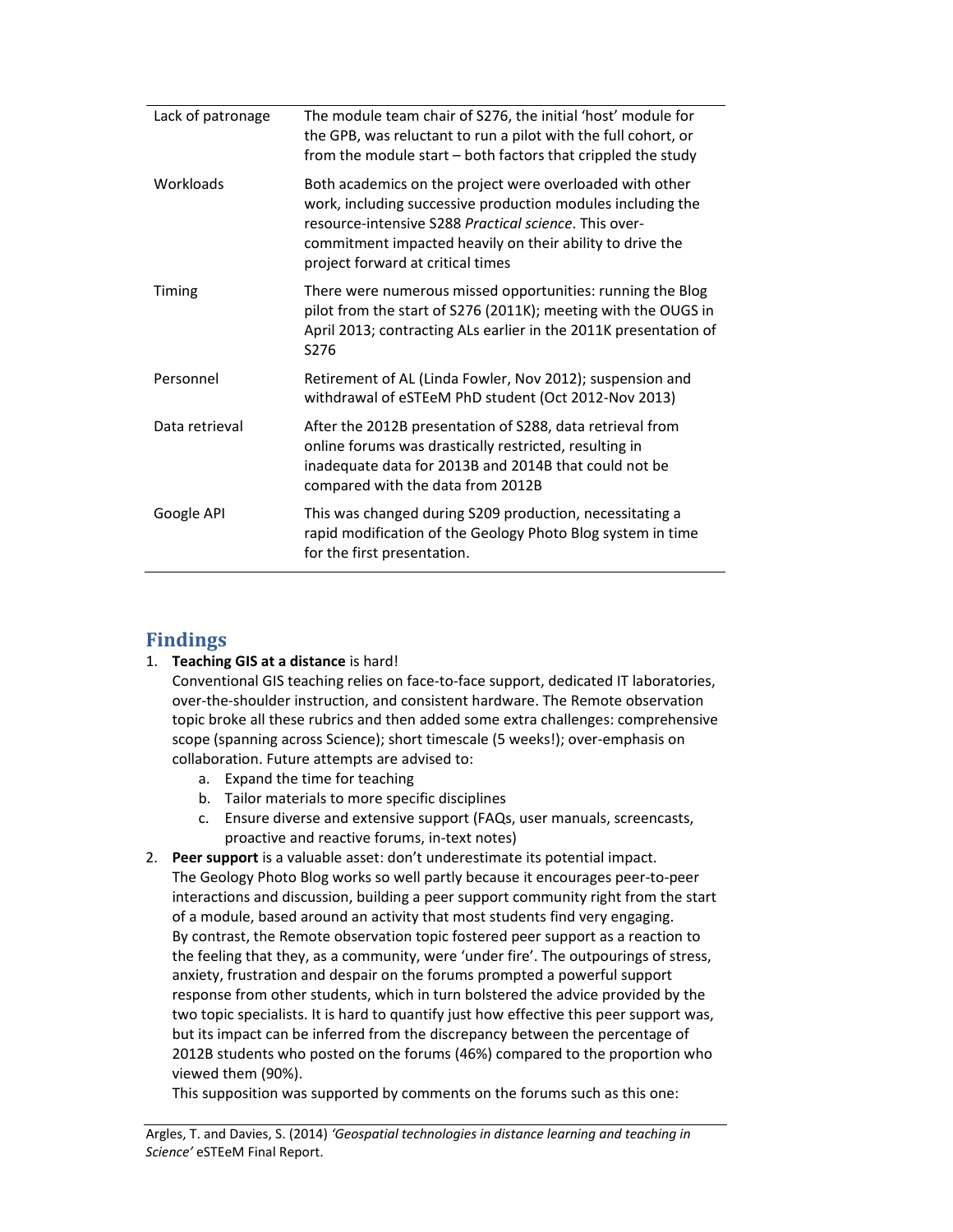"Although I never posted a question on the forum, I could always rely on there being a similar problem, and hence an answer here!" (See Appendix B for similar comments.)

3. **Adoption** The success of technology in teaching and learning does not merely follow from the quality of the technology, or the value of the idea behind it. Innovations must be championed and supported not just by the people who design and develop them, but also by those implementing them: module team members and chairs, curriculum managers, tutors/ALs, and ultimately students. The contrast between the success of the Geology Photo Blog in S209 (embedded from the start) and its comparative failure in S276 (a limited pilot only) illustrates this finding clearly.

## **Impact**

- a) Student experience
- Working study resource in S209 Geology photo Blog. This has been used as the basis of 'ice‐breaker' activities by tutors, and as part of an assignment.
- Interim improvements to 'Remote observation' topic materials (e.g. FAQs) and online forum support (structure/management of forums)
- GIS skills are an important employability skill, transferable across a number of disciplines both within and beyond Science.

"I found this topic thoroughly enjoyable and really has piqued my interest in climate observation and modelling… Things go wrong in the real world, results returned aren't don't match what was expected, and IT is always a battle in any institution or organisation. Problem solving is a big part of the challenge and learning problem solving skills are invaluable."

"The job advert did, however, highlight the growing importance of these skills in the wider world…"

"Very good to get us to work with non-professional SW tools (gvSIG), as a lot of practical science uses such tools nowadays, and they are not always easy to use, not are they always without glitches. A very good and necessary experience!"

 Some components of the 'Remote observation' topic have subsequently been incorporated into other modules (e.g. for Physics/Astronomy)

S209 student comment on online forum:

"The blog is a great idea. Ive never used one before. Its very interesting seeing people's finds!"

- b) Teaching
- 2 presentations on the S288 experience to UK colleagues
- A number of internal OU presentations to department colleagues, module team members (S276 and S209), faculty colleagues, and e‐learning groups.
- Comments from tutors and students using the Geology Photo Blog in the 2014J presentation of S209 will feed back into adjustments for the 2015J presentation.
- A couple of technical issues with the Geology Photo Blog were fixed on the fly during the 2014J presentation – including a SQL glitch that affected only those students with apostrophes in their names!
- As a general rather terse comment, this would have been completely innovative when it was first proposed (by Sarah, in 2008!). A few years later, the BGS had launched a similar online maps mashup, and a couple of years after that a mobile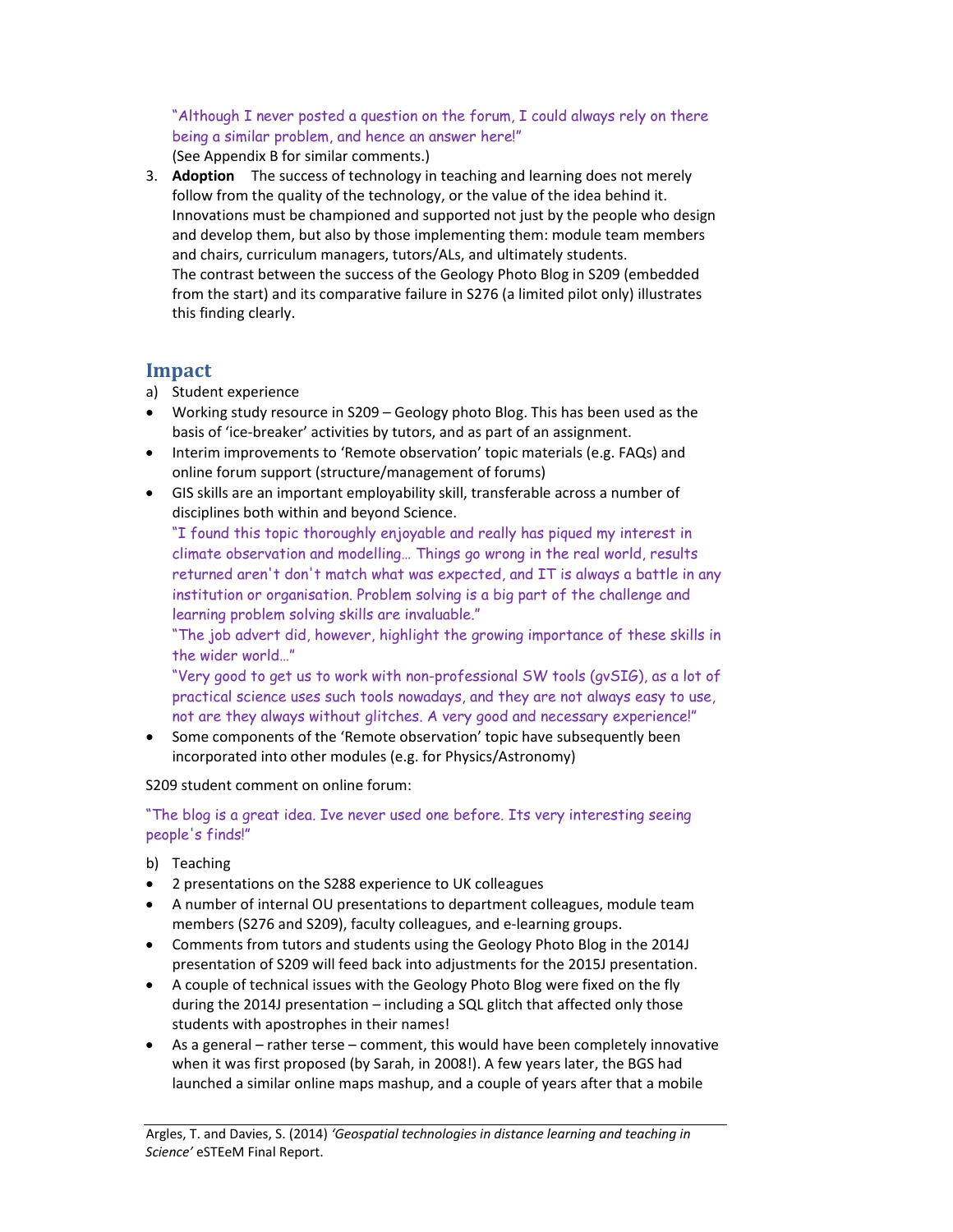app. Meanwhile, the lack of support from the module team at the OU had consigned the Photo Blog to a stuttering pilot study.

## **Deliverables**

Geology Photo Blog resource for S209 (2014J): http://students.open.ac.uk/science/s209/photoblog/v1/map.php

HEA‐CHES presentation, July 2013 "Teaching GIS at a distance: a cautionary tale of over‐ ambition"

RGS‐IBG presentation, August 2014 (and paper for JGHE, in prep) "Teaching GIS at a distance: a bluffer's guide"

# **Lists of figures and tables**

## List of Figures

| <b>Number</b>    | Title                                                                                                                    |
|------------------|--------------------------------------------------------------------------------------------------------------------------|
| <b>Figure A1</b> | Graphs showing participation of different groups in the S288 Remote<br>observation online forums                         |
| <b>Figure A2</b> | Graphs showing distribution of the number of posts per discussion<br>thread in the S288 Remote observation online forums |
| <b>Figure A3</b> | Graph showing participation in the S288 Remote observation online<br>forums by time of day (2012B)                       |

#### List of Tables

| <b>Number</b> | Title                                     |
|---------------|-------------------------------------------|
| Table 1       | Periods of Geology Photo Blog development |
| Table 2       | Problems encountered during the project   |

**Table A1** Summary data from the S288 Remote observation topic online forums

# **Appendices**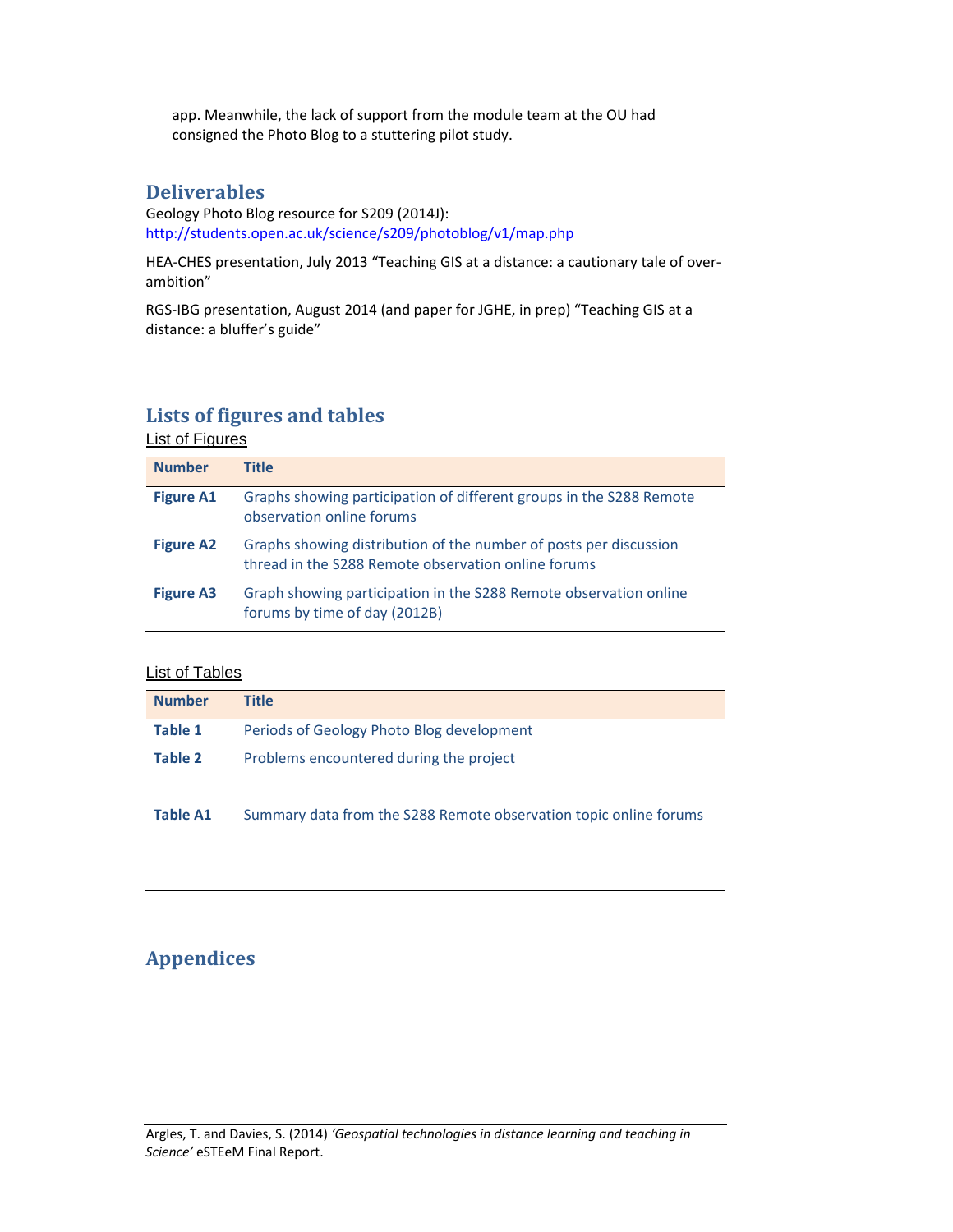Appendix A

Summaries and illustrations of data from the S288 Remote observation online forums





Argles, T. and Davies, S. (2014) *'Geospatial technologies in distance learning and teaching in Science'* eSTEeM Final Report.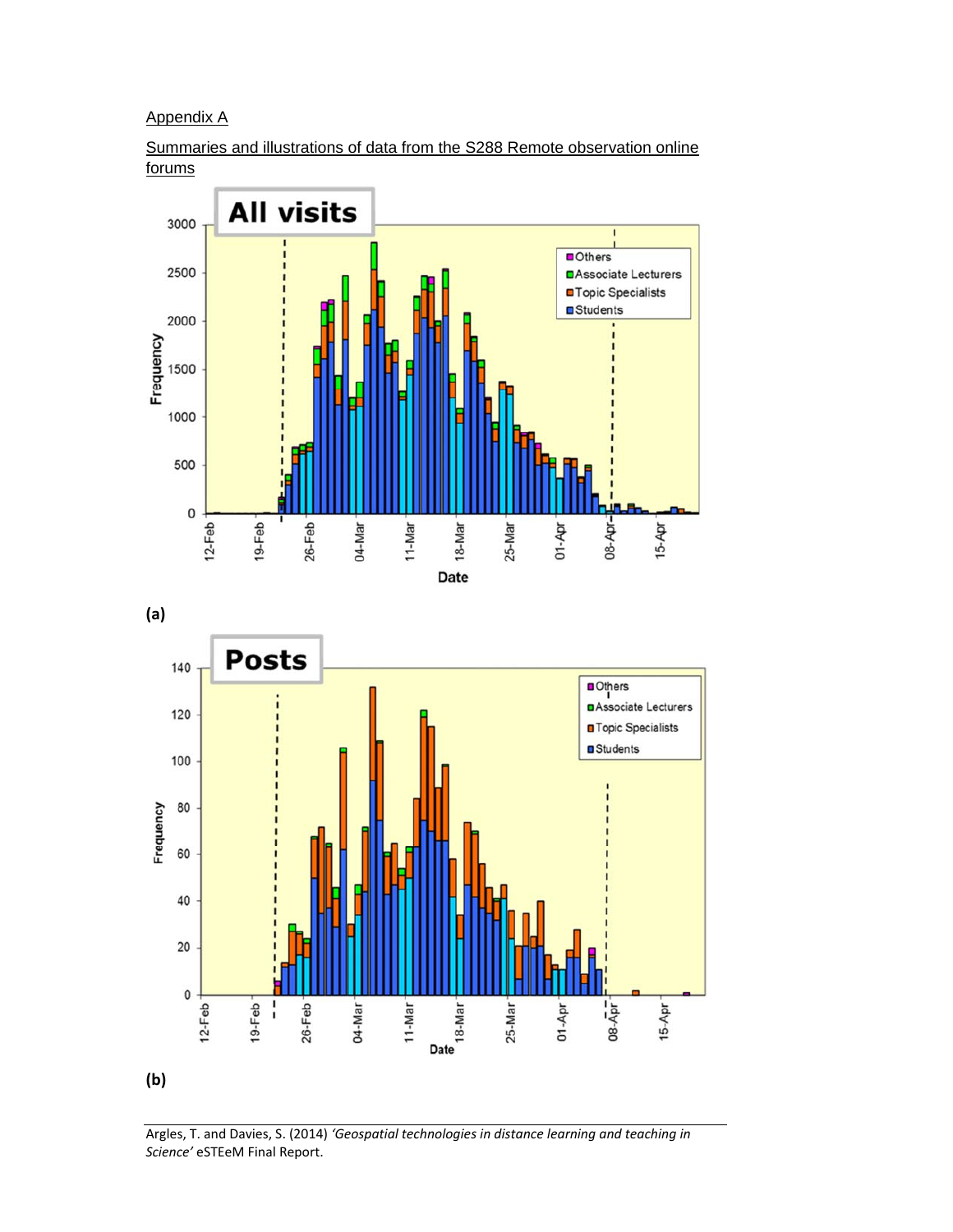Figure A1 Cumulative column graphs summarising participation of different groups in the S288 Remote observation online forums. The dashed lines mark the opening and closing dates of the forums. (a) All visits logged, including all actions from simple views of a page to posts. (b) Actual posts only (both initiating and contributing to discussion threads).

|                         | 2012     | 2013          | 2014          |
|-------------------------|----------|---------------|---------------|
| Cohort                  | 258      | 356           | 814           |
| % who viewed            | 90       | $\mathbf{-1}$ | $\mathbf{-1}$ |
| % who posted            | 46       | 46            | 31            |
| Threads                 | 302      | 250           | 353           |
| Longest thread          | 46       | 99            | 119           |
| <b>Posts</b>            | 2286     | 2122          | 2337          |
| Threads $\leq$ 3 posts  | 64 (21%) | (30%)<br>75   | (37%)<br>130  |
| Threads $\geq$ 10 posts | 36 (12%) | (21%)<br>53   | (15%)<br>54   |
| <b>Total views</b>      | 58,374   | -1            | $\mathbf{1}$  |

**Table A1** Summary data from the S288 Remote observation topic online forums for the 3 presentation years.

 $1$  Data unobtainable following changes to the VLE data reporting system in 2012-2013.



**(a)**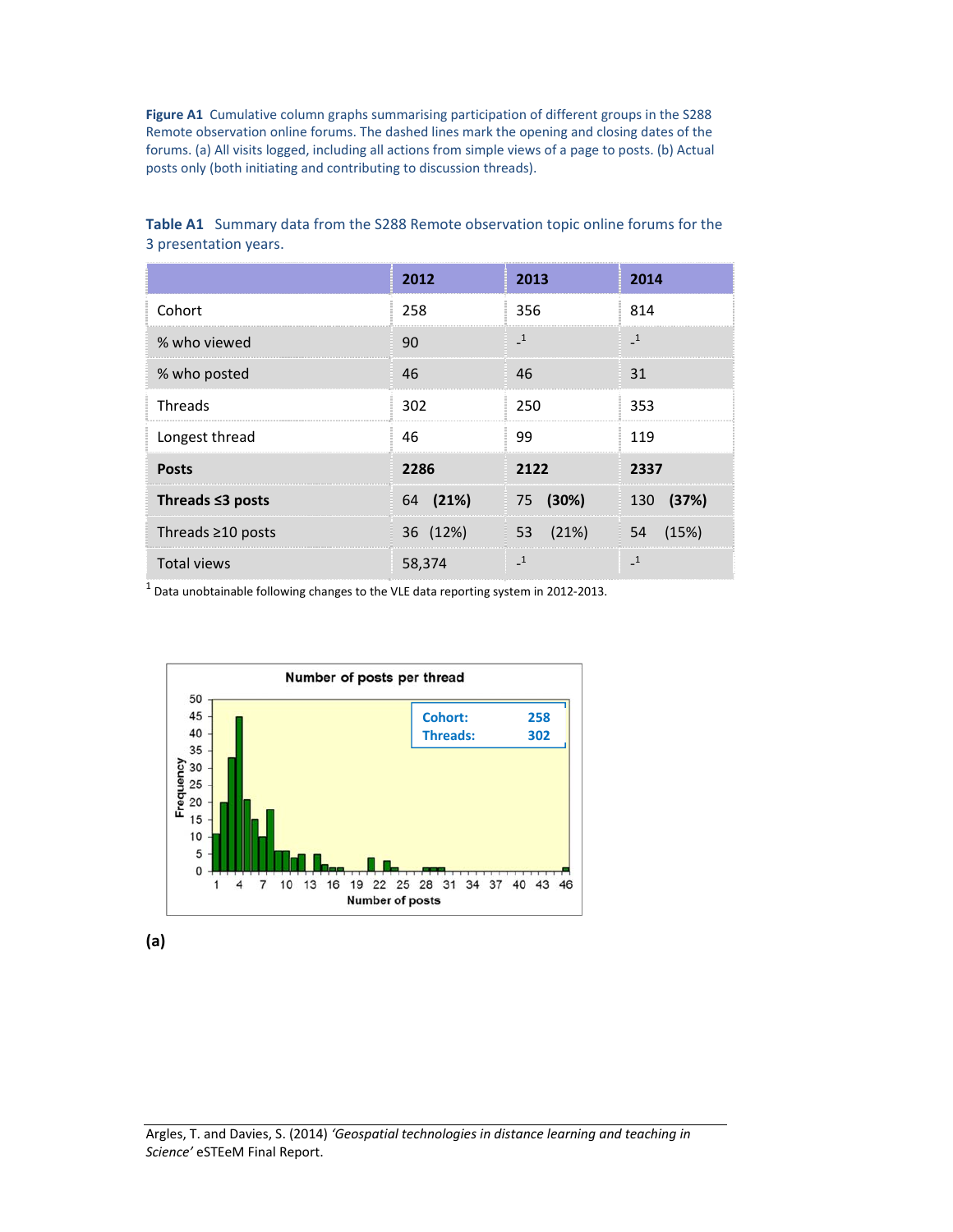





## **(c)**

Figure A2 Column graphs showing distribution of the number of posts per discussion thread in the S288 Remote observation online forums. (a) Data for 2012B presentation. (b) Data for 2013B presentation. (c) Data for 2014B presentation.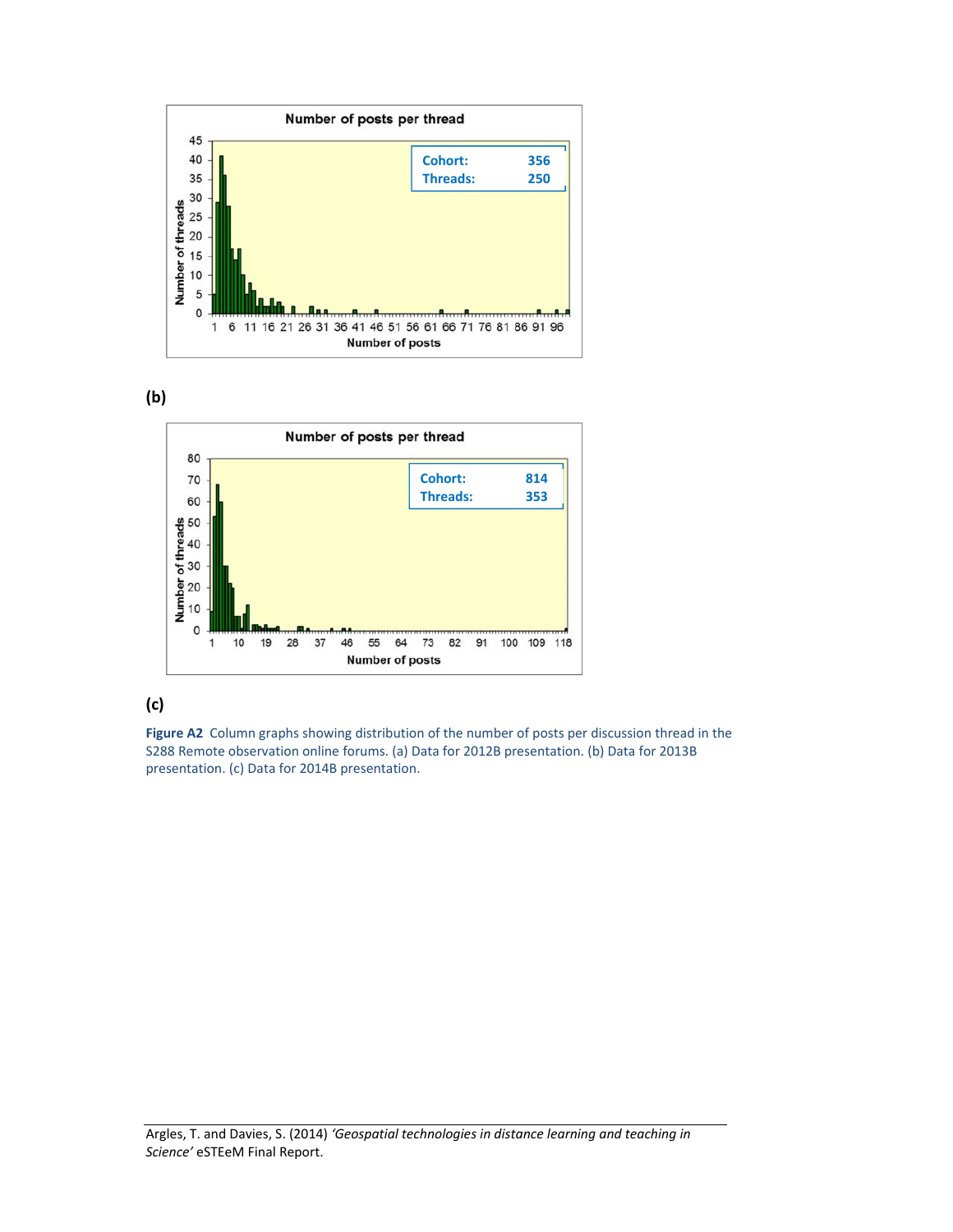

Figure A3 Column graph showing the times of day when all groups (students, tutors, topic specialists, other staff) on the 2012B presentation visited the S288 Remote observation online forums. (These data were not available for the 2013 or 2014 presentations.)

#### Appendix B

A selection of student feedback on the S288 Remote observation experience

Most of these comments were posted on the online forum for the Remote observation topic. Comments denoted by Q and A are comments submitted to an end of module survey.

"…it was mostly just following instructions."

"My only real gripe was not having images of what the final product 'should' have looked like."

"The screencasts were however excellent although more images and text in a pdf would have been helpful."

- Q) What aspects did you most value about studying this module?
- A) "The help and advice posted on the forums by the tutor and other students."

"First, thanks to Tom, Susan<sup>1</sup> and all the people who 'got it' more quickly than I did, for the help via the forum. Yes, it was difficult to find things, but it was great to have such a supportive community."

 $^{\rm 1}$  Topic specialists on the RO forum, 2014B

"A simpler package (if one exists - I can see changing horses would be tricky) might help, or (depending on available skills since it is open source) a stripped down version."